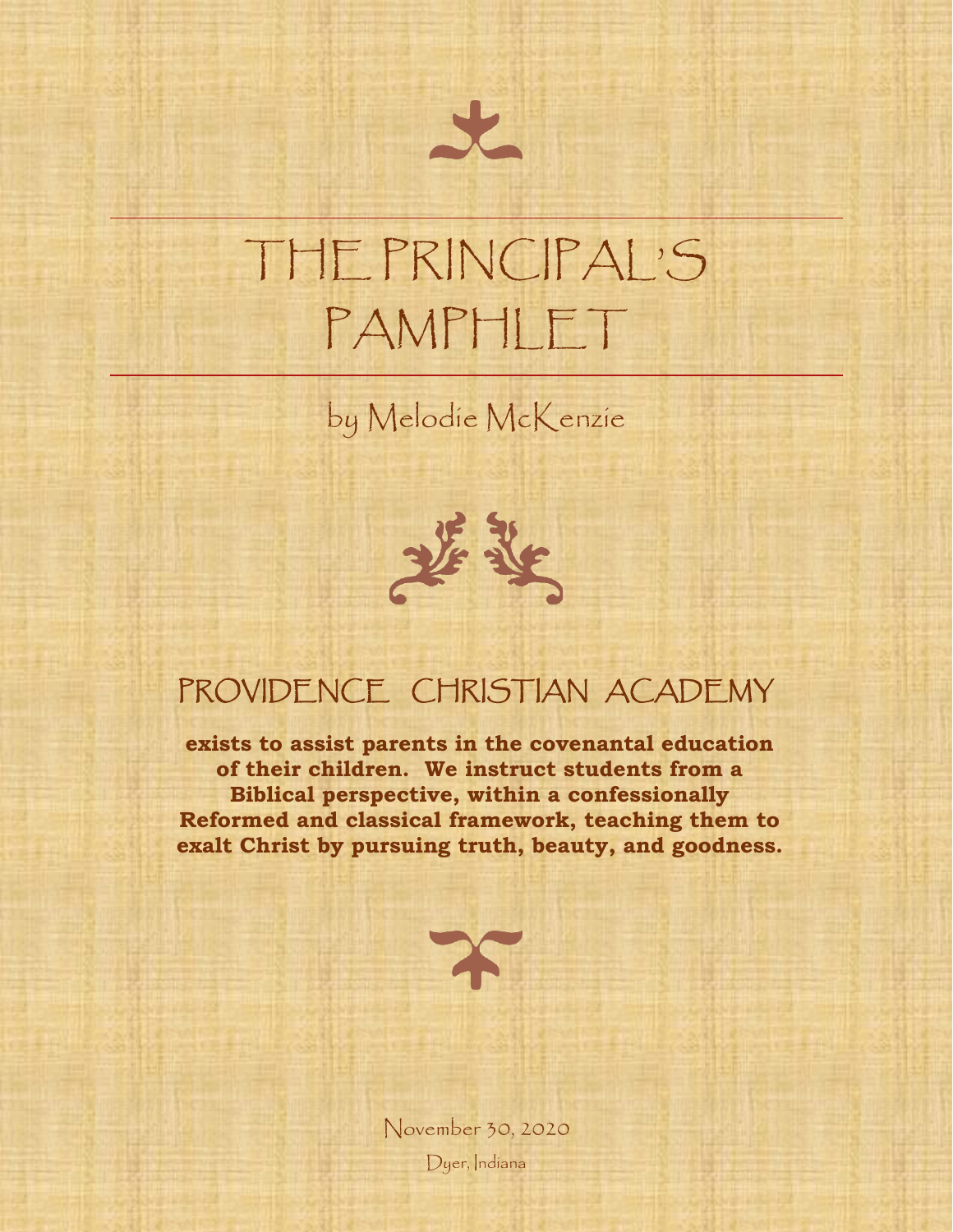## The Pursuit of Virtues

Our school's mission statement closes with the pursuit of truth, beauty, and goodness. We desire our children to continue upon the path of education that we've started here. Part of helping them see the vision of this pursuit is to change their question of What do I want to do when I grow up? to What kind of person do I want to be?

For our theme this year, we are examining  $God's$  character as revealed in Exodus 34 and then comparing that to how He stamped us in His image to mirror His likeness. When we examine the *imago dei*, we see that the image of  $God$  in us was perfect at Creation, partially lost at the fall, restored in part as we grow in Christ-likeness, and restored fully at the Last Day. When we reflect upon God, we call these His attributes. When we relate these concepts to ourselves, we usually use the word character or virtues.

At the Evening of Thanksgiving, Dr. Diener was portraying classical Christian education as the pathway to becoming the most human version of ourselves. This harkens back to the garden and God's intended purpose in Creation.

Last year at the same event, the comparison was made to the bee selecting just a portion of the pollen of various flowers to how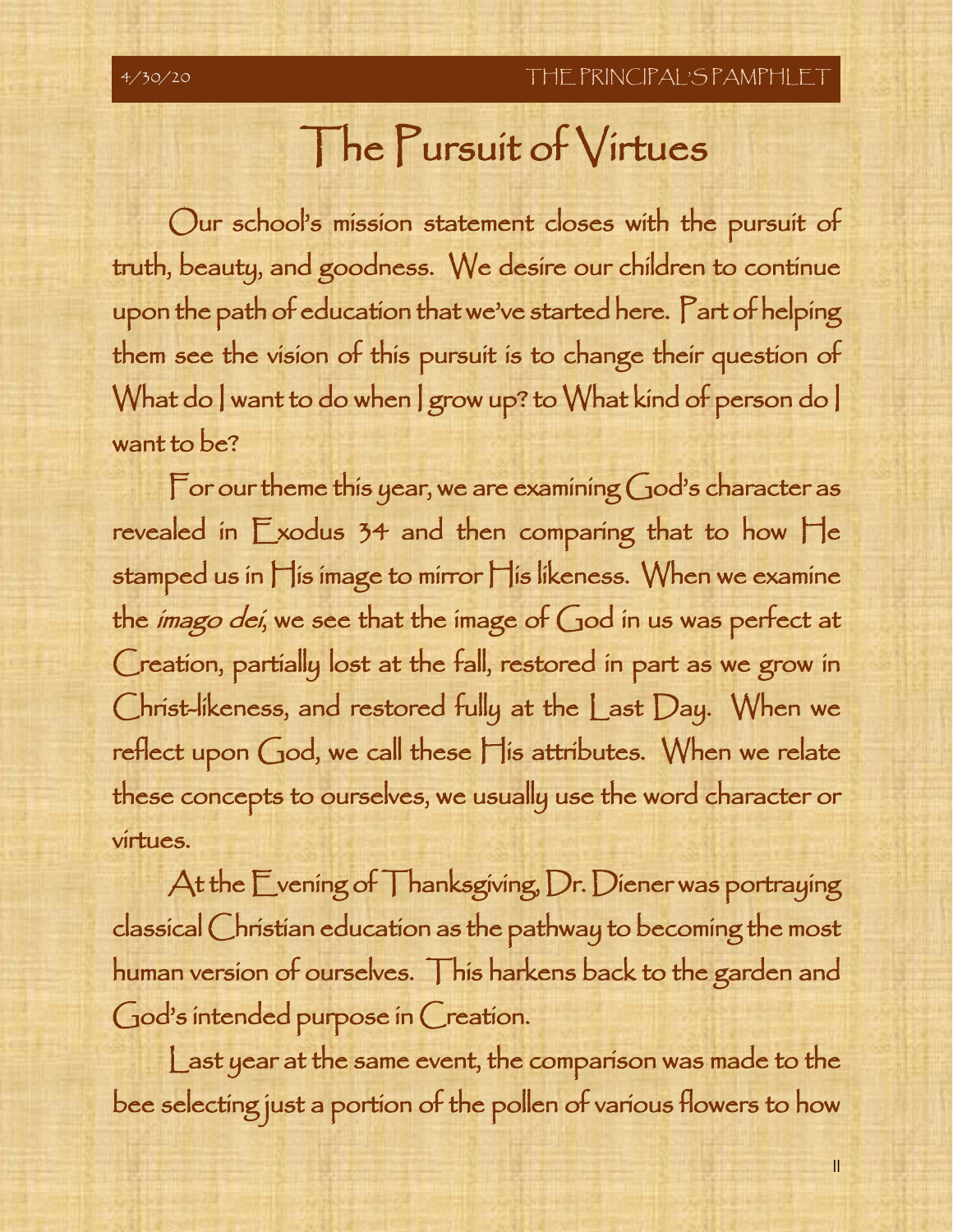we pluck the best of the wisdom of pagans while leaving the rest behind. In this vein, we can take Aristotle's exploration of the Golden Mean where you look for the desired middle between two extremes, one of deficiency and the other of excess. Although we would not swallow all of the meaning and application that Aristotle draws, we can harvest the best part and discard what does not ring true.

In his new book, Classical Christian Virtues, Dr. Timothy Dernlan takes us on this very journey by exploring 60 virtues along with warnings of their vices of deficiency and excess. For example, bravery is an excellent virtue, but taken in excess it crosses into recklessness while its deficiency is timidity. He roots each virtue with examples from Scripture. Also, there are discussion questions in order to use this as a jumping off point for discussion and self-examination.

The way I'm using this book at school is with our Logic School students. The daily morning devotions are a good way to unite our school and bring a common culture, but they also tend to be more on the simplistic side than these older students need. To supplement, I've brought monthly luncheon devotionals for the past few years, and now I'm using this book on cultivating virtues to guide our discussions. One lunch discussion is the foundations of that particular virtue where the students give examples they've seen in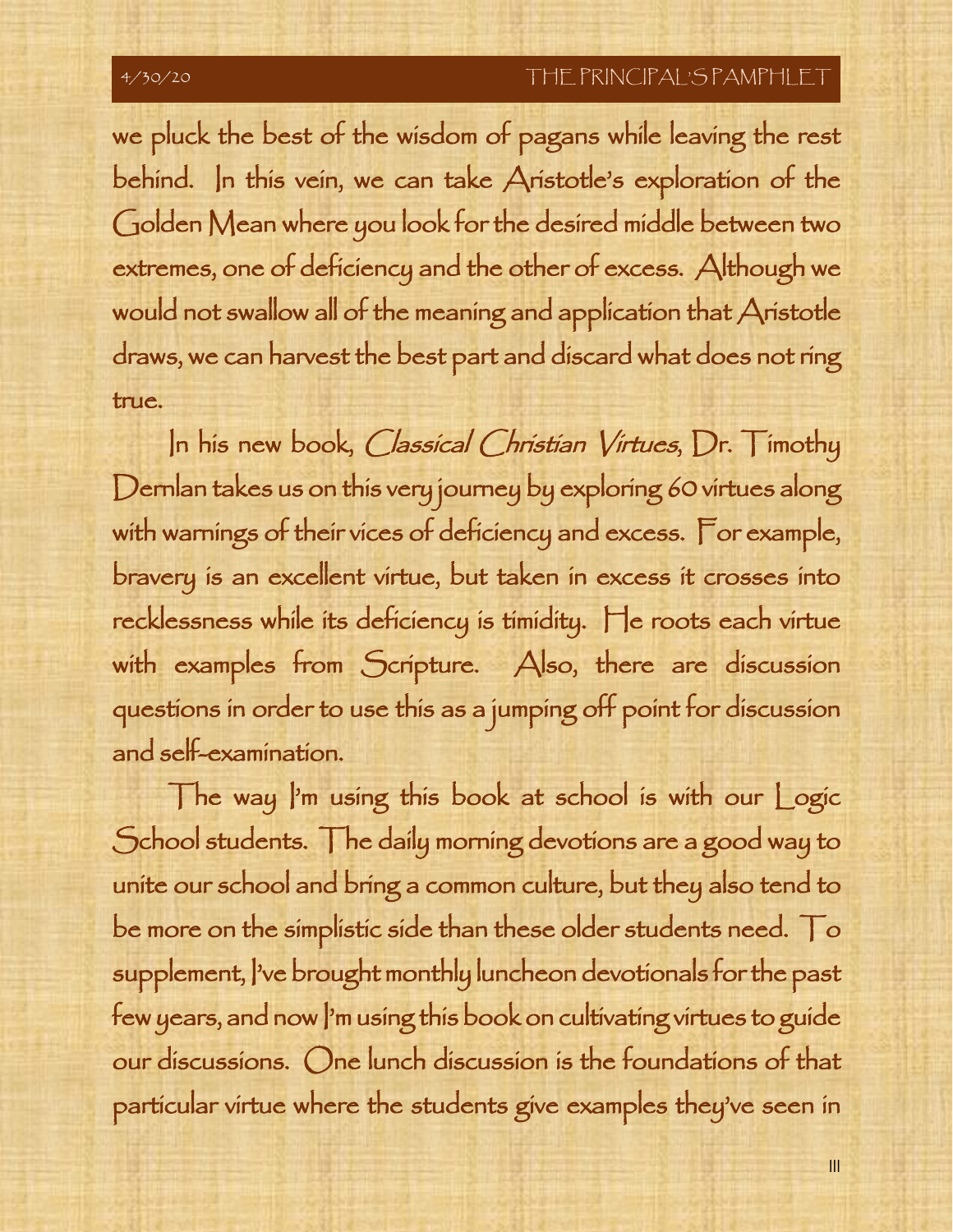#### 4/30/20 THE PRINCIPAL'S PAMPHLI

the Bible, history, literature, or film. Then, they have a second lunch divided into a boys' group and girls' group where they discuss where they see themselves on the spectrum of the virtue (or deficiency or excess) and also practical applications and outcomes.

We trust that as the students continue their journey through life that they grow in these virtues. As the home, the church, and the school all reveal truth to our young people, we pray as did Paul that:

> "I planted, Apollos watered, but God gave the growth. So neither he who plants nor he who waters is anything, but only God who gives the growth."

> > I Corinthians 3:6-7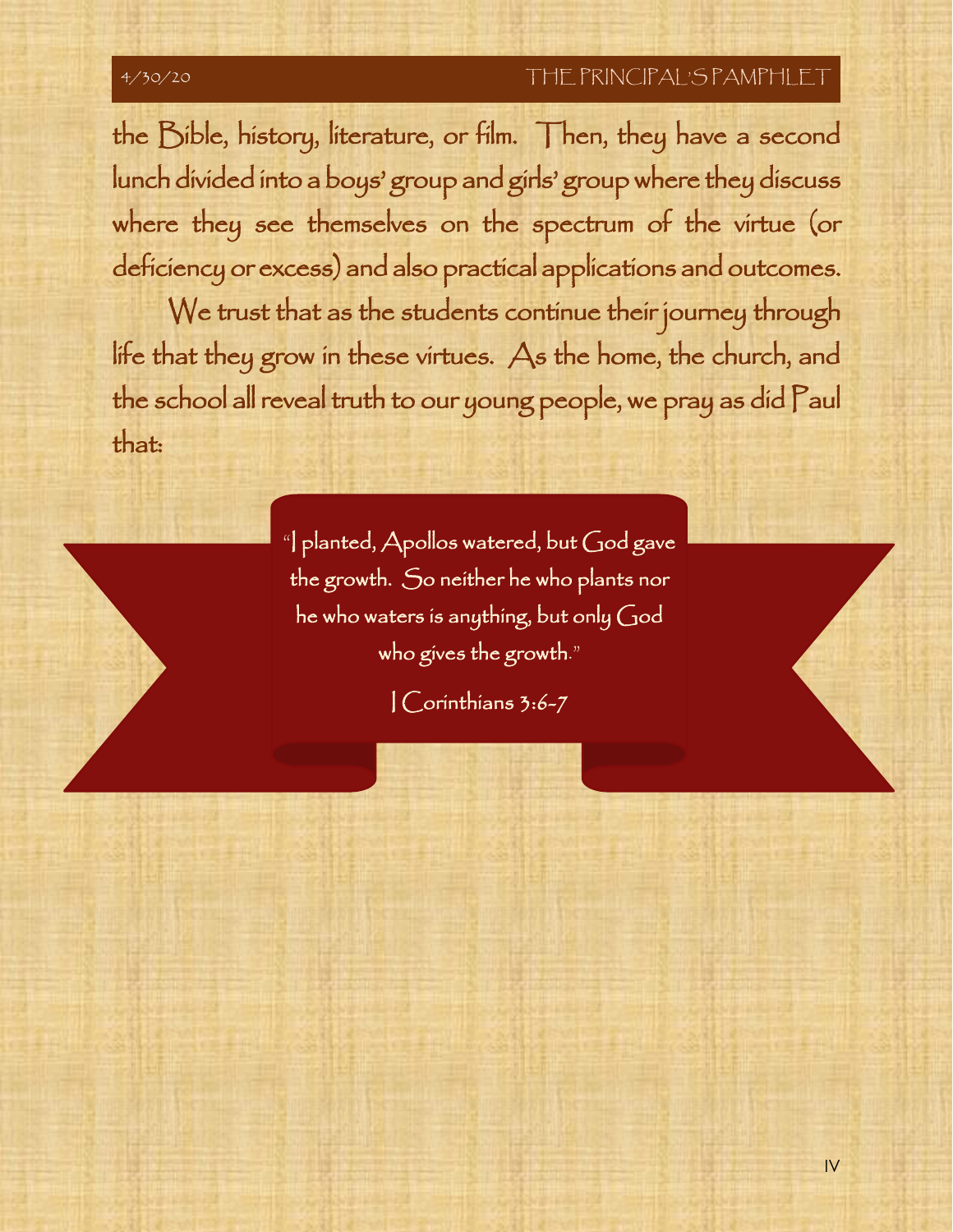# Sights and Sounds at Providence

- ❖ October Chapel: We were pleased to have Rev. Brian Blummer here for the first time. He has been a chaplain in the IN Dept. of Corrections and is now the Director of Enrollment at Mid-America. He challenged us with the story of the Pharisees coming to test Jesus. The man wanted to know about eternal life, but Jesus pointed him to the law. Then, He told the man the story of the Good Samaritan. Rev. Blummer closed by declaring that Jesus is the Good Samaritan who gave his life for us to heal us.
- ❖ November Chapel: Rev. Alons from Lynwood lead in November. He compared our Exodus passage to Psalm 145:8-9 where similar attributes of God are praised. He asked the students why a name is so important. Does our name tell someone everything they need to know about us? The Scriptures tell us much about our God so that we can know what  $\bigcap$ e is like and also so that we can emulate Him in many of those ways. We give thanks to God for revealing Himself to us. He closed by using I Peter 3:8ff to call us to a unity of mind in mirroring Christ.
- ❖ <u>Joy</u>: We were excited to announce to the Peregrin James Tiemstra (named after a Tolkien character). The students were .<br>ו create this sketch of a Peregrine Falcon in the students the birth of  $K$ elvin and  $E$ mily's son, joyous to see some pictures that Emily had texted to Ashley. Josh was inspired to baby's honor.